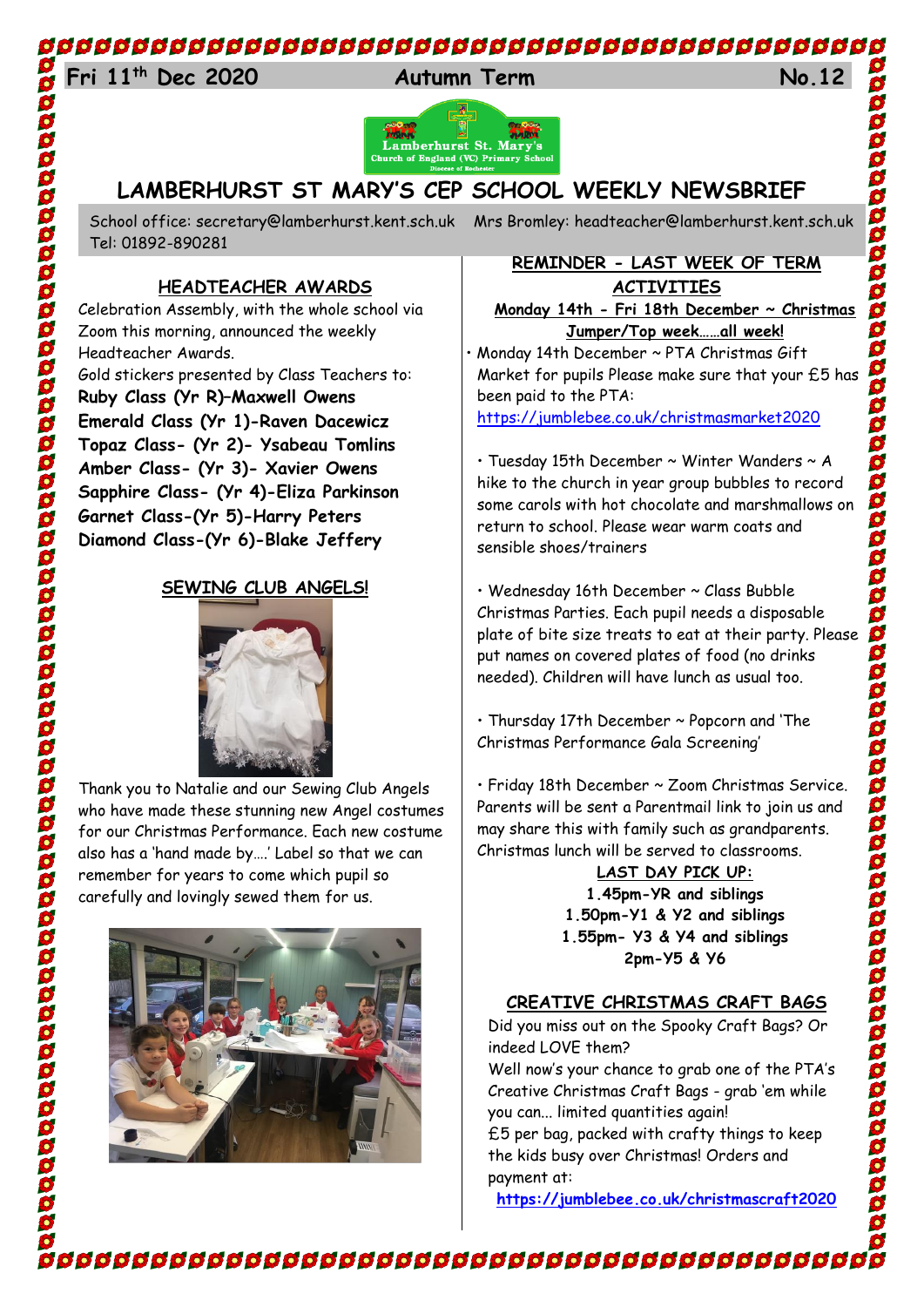#### **NEW SEWING CLUB FOR Y1 & Y2 BUBBLE! UNIFORM SEWING CLUB FOR Y1 & Y2 BUBBLE! |**<br>The Mew Sewing club for y1 & y2 Bubble! | WILL UNIFORM NAME LABELS

We are very excited to announce that Natalie Craddick our wonderful Sewing Bus Teacher, will be running a brand new sewing and crafts club for pupils in Y1 & Y2 Bubble from January. Places are limited and bookings can be made at: <https://www.craftdstudios.com/school-sewing-clubs> There are still 3 places available for the Y3+4 Sewing Bus Club too, payment is via the same link.

S 88

 $\tilde{\mathbf{S}}$ 

000000000000

388

00000000

368

**Boobooco** 

00000000

88888

668

6 \$  $\ddot{\bullet}$  $\mathbf{S}$ S

S

#### **KITCHEN VACANCY**

Our catering company Dolce is advertising for a Kitchen Assistant. Please contact the Dolce Area Manager Jill Bourke for further information regarding this post. [jill.bourke@dolce.co.uk](mailto:jill.bourke@dolce.co.uk)

# **FREE ONLINE PARENTING COURSES**

KCHFT Health Visiting have purchased the online Solihull Parenting Programmes 4 Courses which include: - Understanding pregnancy, labour, birth and your baby - Understanding your baby aged 0- 12 months - Understanding your child aged 0-18 - Understanding your teenager's brain.

The following link & password provides free access: [www.inourplace.co.uk](http://www.inourplace.co.uk/) Apply the access code: **Invicta**, and register for an account.

**1**. Understanding pregnancy, labour, birth and your baby–for anyone expecting a baby in Kent including partners, family and friends. This course: • helps you build confidence, build a loving and close relationship with your baby even before they arrive, covers everything you need to know about pregnancy, labour and birth.

**2.** Understanding your baby–for anyone caring for a baby aged 0-12 months in Kent. This course helps you build confidence as a parent, support and stimulate your baby's development, helps you build a loving and close relationship with your baby, looks at sleep, feeding, crying, playing as well as childcare options.

**3**. Understanding your child–for anyone caring for a child aged 0-18 in Kent. This course helps you build confidence as a parent, grow positive relationships with your children, add simple, practical strategies to your parenting toolbox. **4**. Understanding your teenager's brain–for anyone caring for a teenager in Kent. This course helps you understand what happens to the brain of a child as they go through adolescence and understand some of the behaviours you might be noticing. You can complete any of these courses at your own pace. Please contact your school health team for more details of the parenting support available to you, especially if the course raises any concerns for

you or your child's wellbeing

Over Christmas break, we ask that parents check uniform items to make sure that every item is named with a clear printed label, preferably in the neck or waist of the item. Please also include shoes, trainers and wellies.

SITKINS name labels have been recommended to us as they simply stick in and require no sewing or ironing: [www.stikins.co.uk](http://www.stikins.co.uk/) 

## **GET INTO TEACHING**

Are you, or is someone you know, interested in training to be a teacher? Our school works in partnership with Teach Kent & Sussex- a school based centre for teacher training. Teach Kent & Sussex have asked us to write to you about the opportunity to train to teach.

As a provider of teacher training based in Tunbridge Wells Altius has trainees in their twenties to fifties, training to teach in primary and secondary schools. Most complete the course in a year but a few take the two-year part-time course finding that makes the training easier to manage. Whilst they have different backgrounds and had different career paths, what they all have in common is a commitment to helping ensure that the children in our schools get the chance to succeed. If a career in teaching is something that might interest you do get in in touch with Altius or come along to one of their 'virtual' information events on Monday 4th January 2021 and Thursday 11th February 2021 at 7pm. You can sign up for these by emailing contact@teachkentandsussex.org.uk

# **GOOD LUCK SENORITA SOFIA**

We would like to wish our wonderful school cook, Senorita Sofia, the very best of luck as she starts her new role this week, cooking for children with special needs and even has her own organic garden! We are delighted that Jane our lovely Deputy Cook is taking up the role of School Cook. Jane has been in charge of the kitchen this term during some of our catering company furlough arrangements and has ensured that our classroom delivery has been delicious, hot and very efficiently delivered to the classrooms.

## **CALENDAR GIFT**

This week every family will receive a calendar as a gift from Pastor Rutt and our friends at Lamberhurst Baptist Chapel. We would like to extend our thanks to Pastor Rutt for this lovely annual gift and wish the Chapel community a very Happy Christmas.